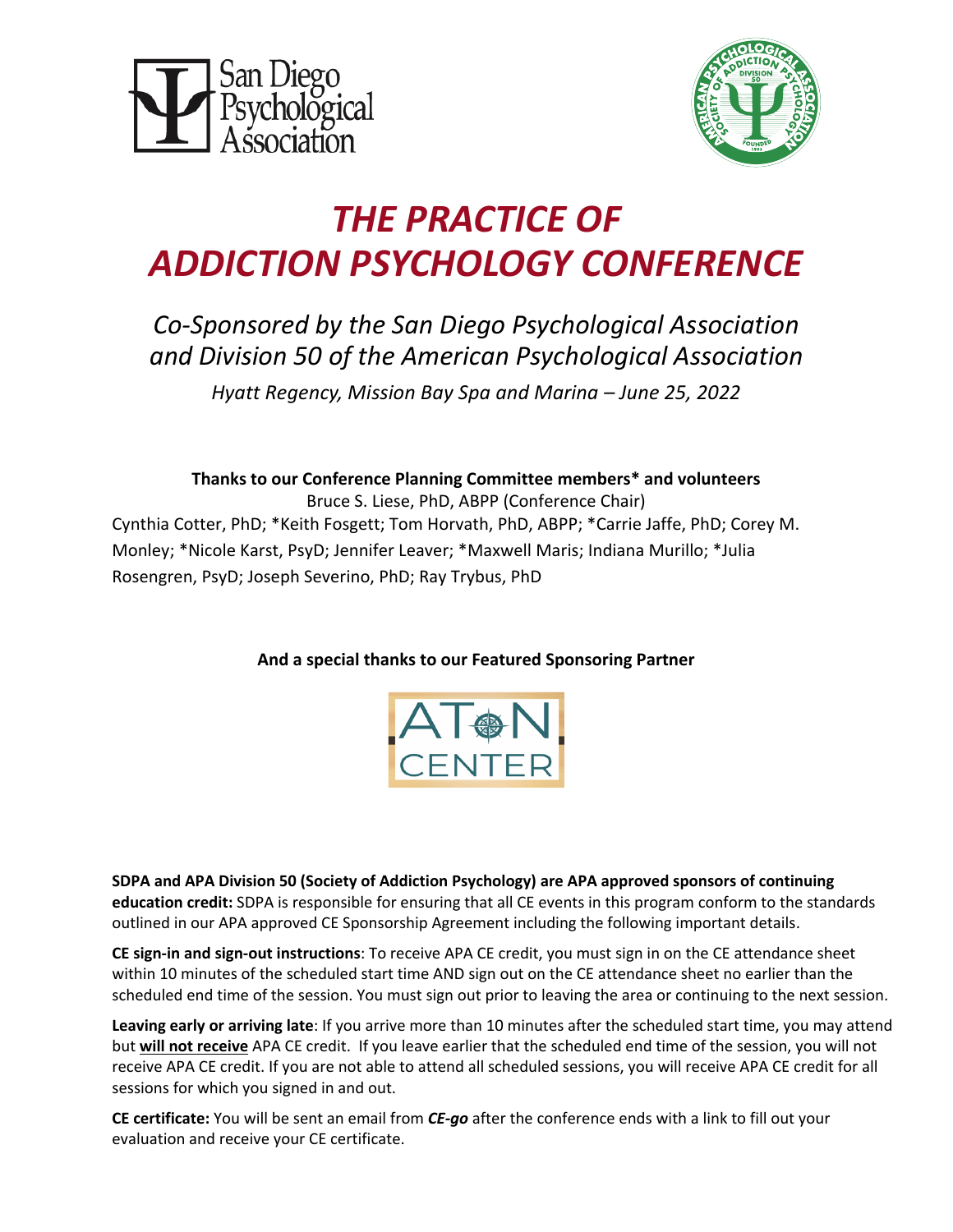## *The Practice of Addiction Psychology*

Hyatt Regency, Mission Bay Spa and Marina June 25, 2022

### **Conference Program**

*Please note: Six APA CE credits are available for this conference. Participants may choose activities from Track 1 or Track 2. Activities in Track 1 are 1.25 hours long and are individual sessions. Activities in Track 2 are 2.5 hours long, divided into two sessions, and both sessions must be fully attended for 2.5 credits.*

**8:00 am - 8:45 am Registration and CE check in**

**8:45 am – 9:00 am Welcome Address -** Bruce S. Liese, Ph.D., A.B.P.P. (Conference Chair)

**9:00 am – 10:00 am Keynote Address: The Impact of Substance Use Prohibition and Criminalization on Communities of Color** (1 APA CE credit)

Maysa Akbar, Ph.D. (Chief Diversity Officer, American Psychological Association)

Systemic racism has been an enduring, insidious, and pervasive feature of the United States since the country's inception. The practice is so engrained in the national fabric of the country that it functions as an axiom and operates beyond the conscious awareness of its targets, perpetrators, and beneficiaries. One of the many consequential manifestations of systemic racism involves the incarceration of people of color for non-violent drug offenses at highly disproportionate rates.

This keynote presentation comes at an existential tipping point for the nation, as both the field of psychology and society at large contend with ongoing racial injustice, inequity, and exclusion. The presentation will discuss the real impact of substance use prohibition and criminalization on communities of color, and will include discussion of the utilization of psychological science in advancing racial equity. Psychologists will be offered a framework by which they can implement best practices that contribute to the eradication of inequity and to consciously and intentionally transforming psychology for the benefit of society.

#### Learning Objectives

- 1. Participants will be able to describe the adverse effects of substance use prohibition and criminalization in communities of color within each of the four levels of racism (e.g., structural, institutional, interpersonal, and internalized).
- 2. Participants will be able to outline actionable strategies for psychologists working with individuals diagnosed with addictive disorders to engage in efforts to advance racial equity.

#### Speaker Biosketch

Maysa Akbar, PhD, is a respected scientist-practitioner and APA's chief diversity officer, charged with infusing equity, diversity, and inclusion (EDI) into the fabric of the association's work. As the leading architect of APA's evolving EDI framework, Akbar works with APA staff, leaders, and members to refine and build consensus for an overall plan, operationalize its goals and establish metrics to monitor and ensure progress.

Dr. Akbar's areas of specialty include racial identity development, racism, urban trauma, and allyship. Between 2004-2021, she held a faculty appointment at the Yale School of Medicine Child Study Center as an assistant clinical professor. Akbar is the author of two acclaimed books, *Beyond*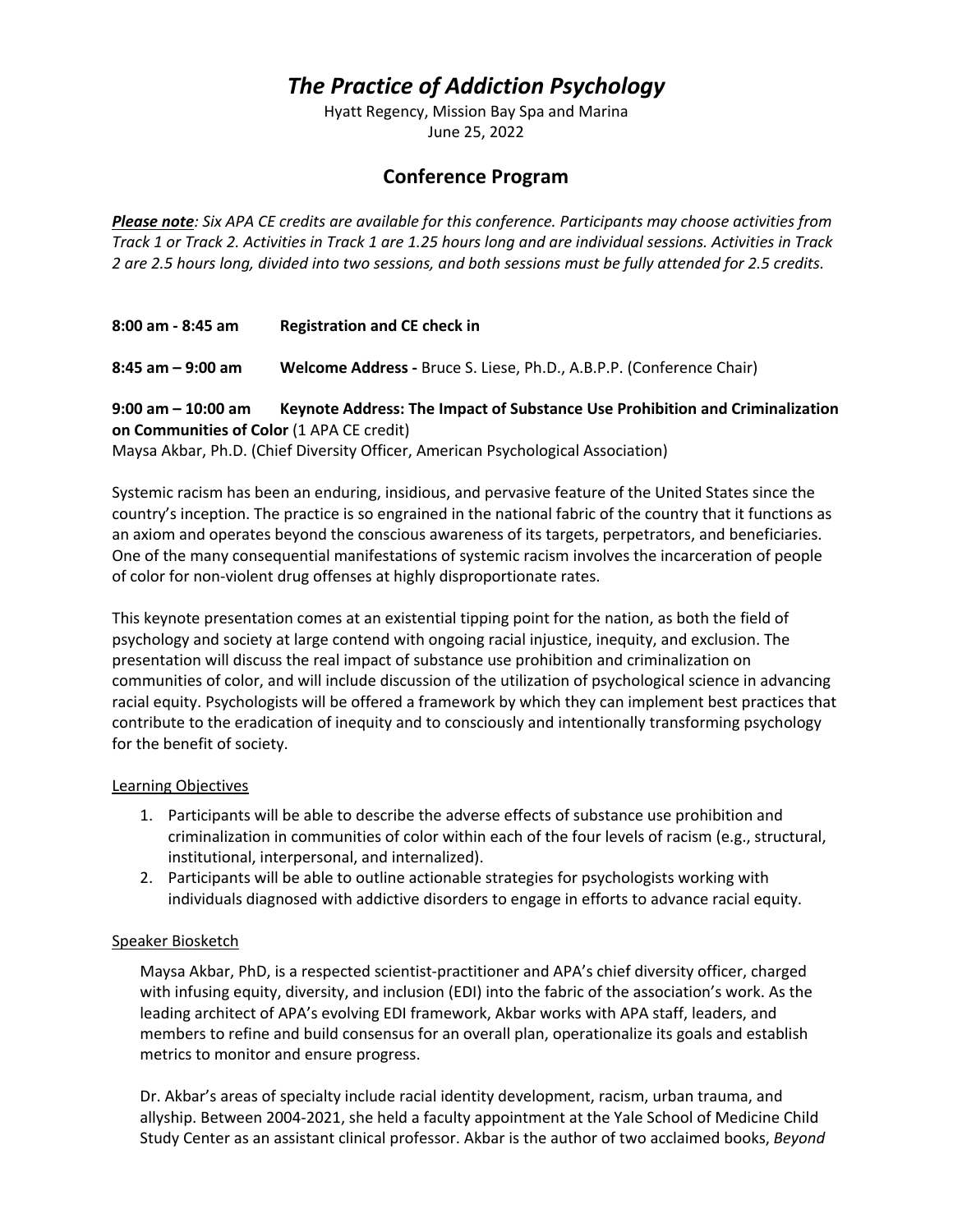*Ally: The Pursuit of Racial Justice* (2020) and *Urban Trauma: A Legacy of Racism* (2017). She holds a PhD in clinical psychology from St. Louis University and is certified in child and adolescent psychology by the American Board of Professional Psychology.

#### Conflict of Interest

Dr. Akbar has no conflicts of interest.

**10:00 am – 10:20 am –** Proceed to Track 1 or Track 2

**10:20 am – 11:35 am** (Track 1)

#### **Mutual Help Groups for Addictive Problems** (1.25 APA CE credits)

A. Tom Horvath, Ph.D., A.B.P.P.

This presentation is divided in to two parts. Part One summarizes current evidence about the effectiveness of mutual help groups for addictive problems and the mechanisms of action in these groups. AA (Alcoholics Anonymous) is well established as effective for alcohol problems. Three other groups (SMART, LifeRing, and Women for Sobriety), when compared to AA in a one-year longitudinal study, were comparably effective. AA is comparably effective to well-implemented CBT. Participants in 30 mutual help groups reported the active ingredients of change as very similar. Older evidence includes that a wide range of psychotherapies for alcohol problems are equally effective, and that there is little evidence of different mechanisms of action across different psychotherapies. The samples in these studies are generally non-diverse. Collectively, these findings suggest that the likelihood of many mechanisms of action for resolving addictive problems is low, that one or a few common factors of change are working across both mutual help and psychotherapy, and that these factors are similar to the common factors of effectiveness in psychotherapy generally.

Part Two considers the clinical implications of this evidence, to include the ideas that clients can be encouraged to attend the mutual help group of their choice, that not attending any group should be acceptable, and that presenting surface differences between groups may persuade a client to investigate one group even if another group is not of interest. Increasing the number of clients who attend mutual help attendance (which is free and can continue indefinitely) can help sustain success and reduce cost, thereby making treatment available to a larger number of clients. Many groups will support diverse clients reporting their unique experiences, including experiences of oppression and marginalization. The course overviews the mutual help groups currently available, their surface differences, and interventions for clients who report having no interest in attending any group.

#### Learning Objectives

- 1. Identify two mutual help groups not based on the 12-step approach.
- 2. Explain how recent research suggests that mutual help groups may be equally effective, so that clients can be encouraged to seek out options most agreeable to them.
- 3. Specify at least one strategy for integrating client attendance in mutual help groups as an adjunctive component addiction-focused psychotherapy.

#### Speaker Biosketch

Dr. Horvath has specialized in addictive problems since 1985. He is founder and president of Practical Recovery Psychology Group, past president of the American Psychological Association (APA)'s Society of Addiction Psychology (Division 50; the world's largest organization of addiction psychologists), and author of *Sex, Drugs, Gambling & Chocolate: A Workbook for Overcoming Addictions,* recommended as a self-help book by the Association for Behavioral and Cognitive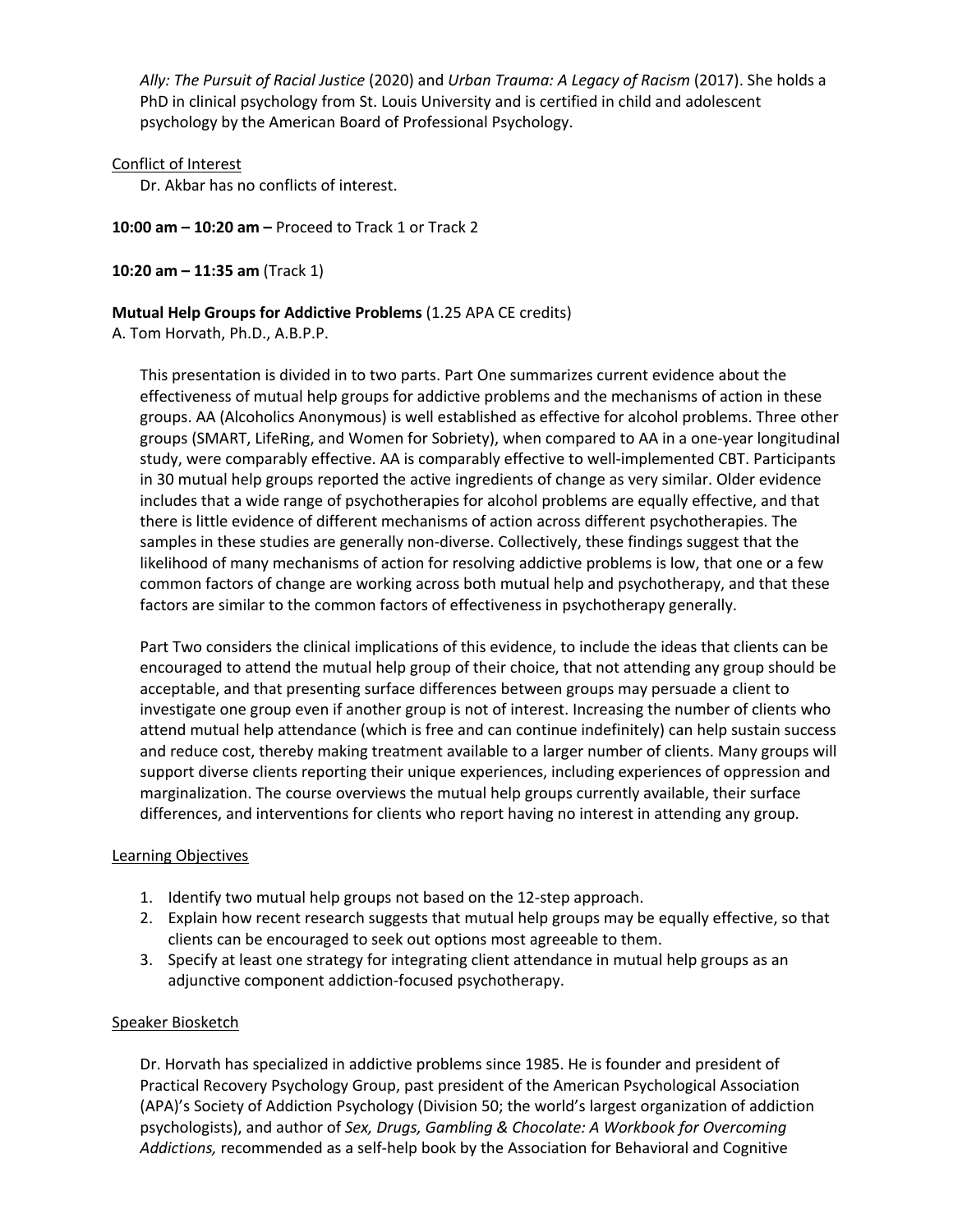Therapies (ABCT). He was an instructor of graduate addiction courses at Alliant International University and the University of San Diego. For 20 years he was the volunteer president of SMART Recovery (established 1994), an international non-profit offering free, self-empowering, sciencebased mutual help groups. He continues to serve on SMART's US board of directors and the Global Research Advisory Council of SMART Recovery International. He is a fellow of the San Diego Psychological Association, ABCT, and APA.

#### Conflict of Interest

Dr. Horvath has no conflicts of interest.

#### **10:20 am – 11:35 am** (Track 2; Part 1)

#### **Good People Do Bad Things: Ethics for Addiction Psychologists** (2.5 APA CE credits) Jessica Martin, Ph.D.

All psychologists covered the principles and professional codes of ethics in their graduate training but may have had little opportunity to revisit that learning in light of their ongoing practice. This course offers a refresher in ethical decision making, grounded in the dilemmas that are encountered in the professional practice of addiction psychology. Included in the workshop are, reviewing the foundational principles and ethical standards for psychologists, discussing how addiction treatment is unique in comparison to the treatment of other mental health concerns and distinct ethical considerations for addiction psychologists, exploring models of ethical decision-making and factors that impact moral and ethical decisions-making, mapping the ethical decision-making process, and applying that process to selected ethical issues that may arise in practice with people using substances or engaging in addictive behaviors.

#### Learning Objectives

- 1. Identify 3 factors that influence ethical decision-making processes
- 2. List 3 steps to follow in the ethical decision-making process
- 3. Name at least 3 ethical principles or standards and describe how they apply to addiction psychology

#### Speaker Biosketch

Jessica Martin, Ph.D. is a licensed psychologist, Associate Professor, and Director of the Division of Counseling Psychology at the University at Albany-SUNY. She teaches graduate courses in addiction, ethics and professional issues, and serves as clinical supervisor for masters and doctoral trainees. Dr. Martin's research interests are in psychosocial, cultural, and contextual risk and protective factors for college student drinking and other health-risk behaviors as well as the training of mental health providers in addiction psychology and screening and brief interventions for substance use. She has delivered CE workshops on SBIRT and Ethics to psychologists nationwide. She has secured over \$2 million in federal funds to support training and brief interventions for alcohol use and HIV and has published over 40 peer-reviewed articles, 5 book chapters, and an edited book on these topics. She currently chairs the Education and Training Committee for the Society of Addiction Psychology.

#### Conflict of Interest

Dr. Martin has no conflicts of interest.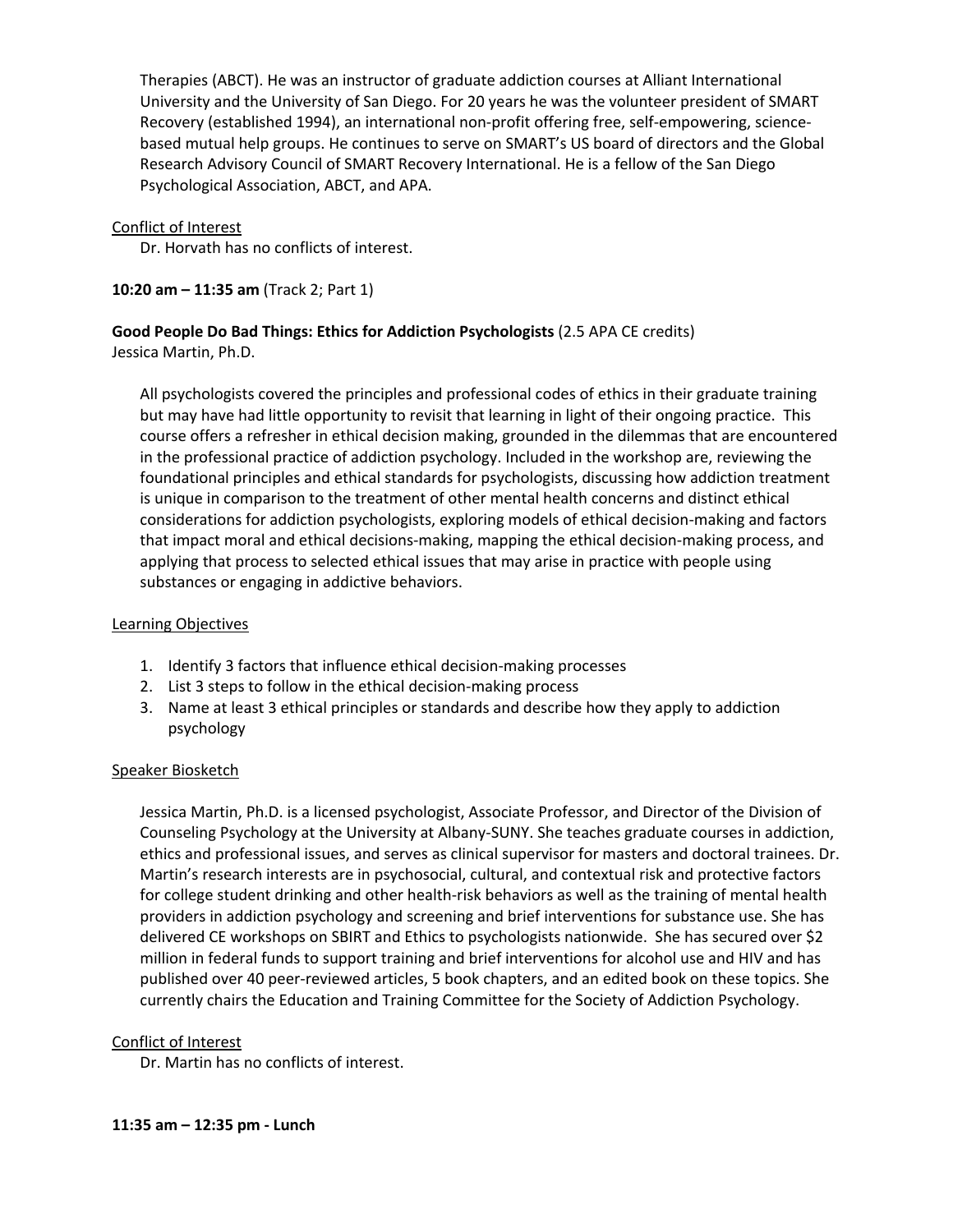**12:35 – 1:50 pm** (Track 1)

**Mindfulness-Oriented Recovery Enhancement: A New Neuroscience-Based Treatment for Addiction and Pain** (1.25 APA CE credits) Eric L. Garland, Ph.D.

Opioid misuse among people with chronic pain fueled the current opioid epidemic. However, to date, there are no evidence-based treatments that simultaneously address chronic pain, opioid misuse, and opioid use disorder (OUD). To meet this need, Dr. Garland designed Mindfulness-Oriented Recovery Enhancement (MORE) through a decade-long treatment development process funded by the National Institute on Drug Abuse. Rooted in affective neuroscience, MORE unites complementary aspects of mindfulness training, CBT, and positive psychology into an integrative therapy to target the brain reward system and reduce addictive behavior, stress, and chronic pain. This session will detail the theory underlying the MORE treatment approach, research data demonstrating MORE's effectiveness, and unique clinical skills integral to this novel treatment approach. To date, MORE has demonstrated efficacy in four clinical trials involving 490 patients. Across these studies, MORE has been shown to decrease opioid misuse twice as effectively as standard psychological therapy, while simultaneously reducing pain, craving, and depression. At the same time, as a result of the savoring techniques taught in the intervention, MORE increases brain responses to natural rewards, healthy pleasure, and meaningful life experiences. Despite MORE's clear efficacy, extant research has been limited by a lack of data on the factors that predict treatment response to MORE. MORE should now be disseminated by addiction psychologists and behavioral health providers throughout the country to help stem the tide of the opioid crisis.

#### Learning Objectives

- 1. Identify at least three overlapping cognitive, affective, and neurobiological mechanisms implicated in substance use disorders, affective disorders, and chronic pain.
- 2. Explain the theoretical framework underpinning MORE.
- 3. Describe at least three therapeutic techniques to reduce craving, regulate addictive behavior, decrease negative emotions, and manage chronic pain.

#### Speaker Biosketch

Dr. Eric Garland, PhD, LCSW is Distinguished Endowed Chair in Research, Distinguished Professor, and Associate Dean for Research in the University of Utah College of Social Work and Director of the Center on Mindfulness and Integrative Health Intervention Development (C-MIIND). Dr. Garland is the developer of an innovative mindfulness**-**based therapy founded on insights derived from cognitive neuroscience, called Mindfulness-Oriented Recovery Enhancement *(*MORE*).* He has received more than \$60 million in research grants to conduct clinical trials of *mindfulness* for addiction and chronic pain**.** In recognition of his expertise, Dr. Garland was appointed by NIH Director Dr. Francis Collins to the NIH HEAL Multi-Disciplinary Working Group to guide the \$1.1 billion HEAL initiative to use science to halt the opioid crisis. In a recent bibliometric analysis of mindfulness research published over the past 55 years, Dr. Garland was found to be the most prolific author of mindfulness research in the world.

#### Conflict of interest disclosure:

Dr. Garland has received honoraria and payment for delivering seminars, lectures, and teaching engagements (related to training clinicians in mindfulness) sponsored by institutions of higher education, government agencies, academic teaching hospitals, and medical centers. Dr. Garland receives royalties from the sale of books related to MORE. Dr. Garland has also been a consultant and licensor to BehaVR, LLC.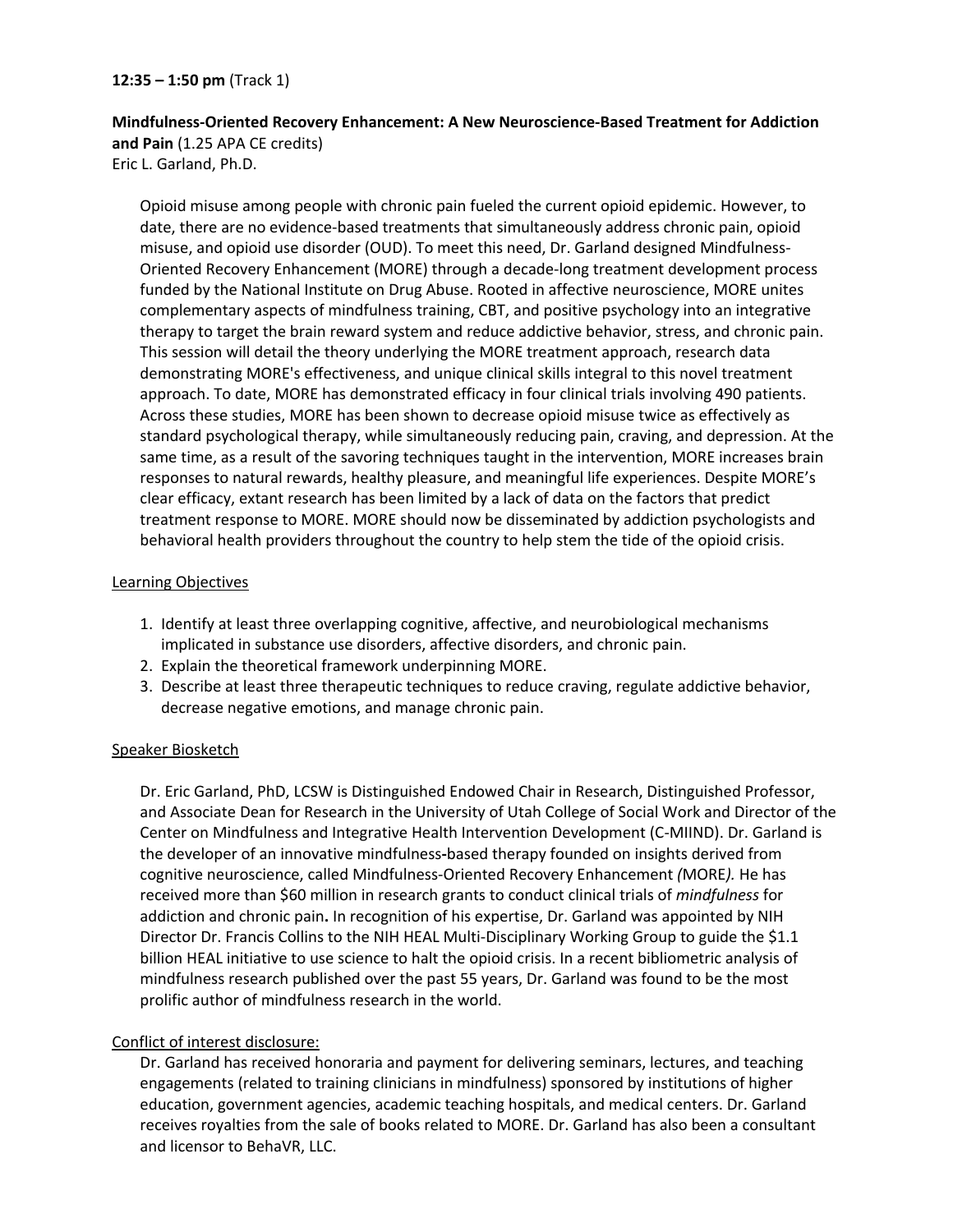#### **12:35 – 1:50 pm** (Track 2; Part 2)

**Good People Do Bad Things: Ethics for Addiction Psychologists** (Continuation of above workshop) Jessica Martin, Ph.D.

**1:50 pm – 2:00 pm –** Proceed to Track 1 or Track 2

**2:00 pm – 3:15 pm** (Track 1)

**Medication-Assisted Therapies for Addiction** (1.25 APA CE credits) Laurel B. Witt, M.D., M.Phil.

This interactive and case-based session will further participants' understanding of medicationassisted therapies (MAT) for patients with addictions, including opioid, alcohol, tobacco, and stimulant use disorders. Evidence-based medication prescribing will be discussed, including the neurobiological basis for overdose treatment, withdrawal management, and maintenance medication. Mechanism of action and safety and effectiveness data will be emphasized for each MAT agent. Further, for each medication, relevant drug interactions, uses and indications, prescribing protocols, and ethical and equity issues will be discussed. Participants will be asked to apply knowledge through active-learning approaches, including compare-and-contrast activities and case-based presentations. It is assumed that multi-modal and interprofessional treatment plans that treat the patient as a whole person improves care outcomes, and participants will be asked to envision how interprofessional collaborative practice might improve outcomes for patients with addictions, especially in difficult situations.

#### Learning Objectives

- 1. Discuss pharmacological treatment options for substance use disorders, including their mechanisms of action, their uses and indications, and relevant effectiveness data.
- 2. Explain differences between agonists, partial agonists, and antagonists.
- 3. Begin to collaborate with other health professions providers to develop and facilitate multimodal and interprofessional treatment plans for patients who have substance use disorders.

#### Speaker Biosketch

Laurel B. Witt, MD, MPhil is an Associate Professor of Family Medicine at the University of Kansas School of Medicine. She practices hospital and outpatient family medicine, with a focus on addiction medicine. She authored the authoritative piece on opioid use disorders for FP Essentials, and her work in teaching addiction treatment to medical students won a AAMC Curricular Innovation award. She is a buprenorphine waiver trainer for Providers Clinical Support System, which provides training and continuing education credit to physicians and advanced practice providers. She regularly teaches addiction concepts to local, regional, and national audiences of medical students, interprofessional learners, and physicians, and she has supervised hundreds of trainees in addiction treatment settings. Dr. Witt currently teaches addiction and other topics in all four years of the medical curriculum and provides family and addiction care as a member of an interprofessional team to approximately thirty patients per week.

#### Conflict of Interest:

Dr. Witt has no conflicts of interest.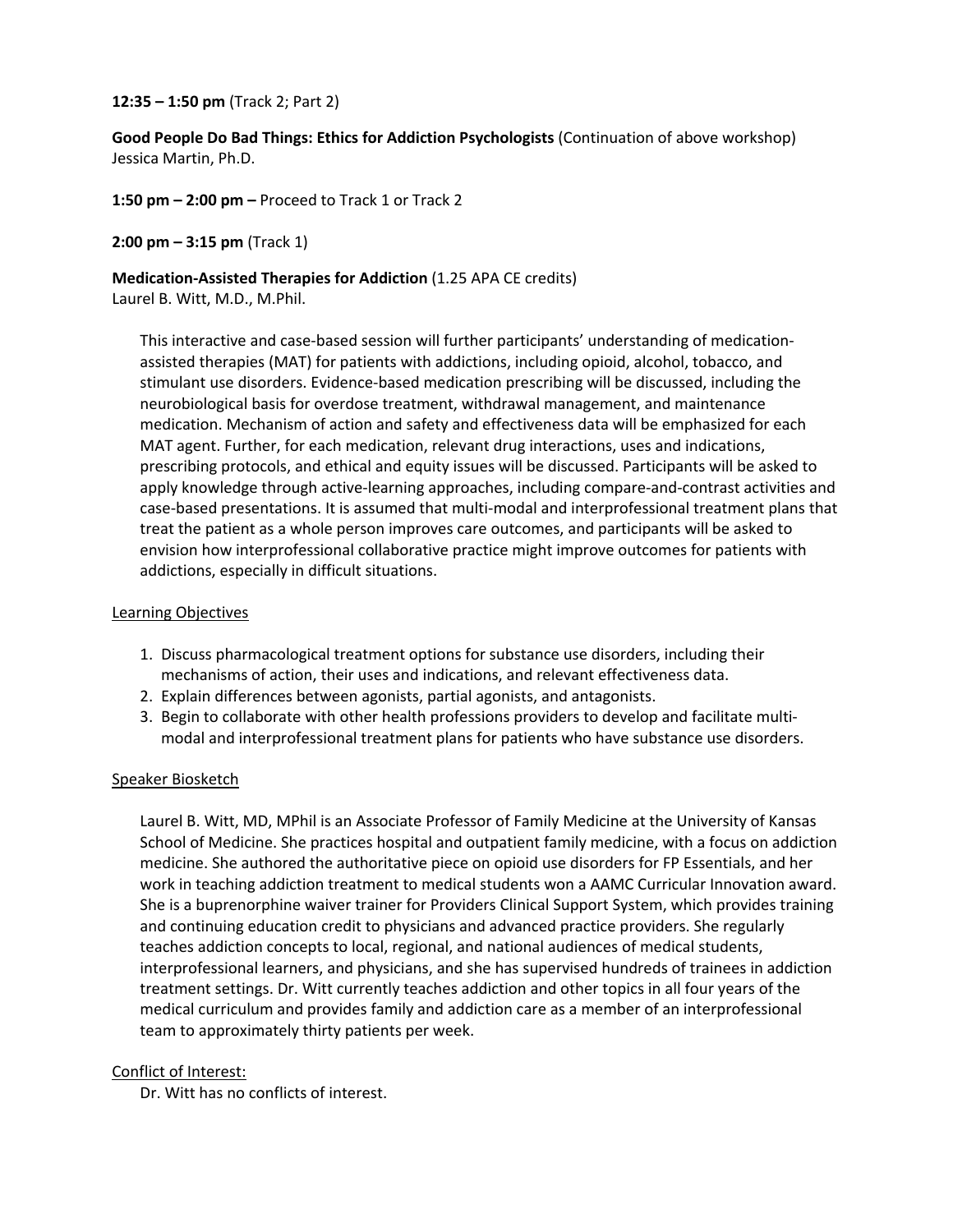#### **2:00 pm – 3:15 pm** (Track 1; Part 1)

**Psychological Treatment of Addictive Disorders: An Interactive Workshop** (2.5 APA CE credits) Bruce S. Liese, Ph.D., A.B.P.P.

The prevalence of substance use and addictive disorders in the United States remains high and the US is in the midst of an opioid epidemic. At the same time, rapidly changing marijuana laws will likely increase the prevalence of problems associated with substance use. It has been well established that there is an especially high prevalence of addictive behaviors in clinical populations and settings, and therefore practicing psychologists and other behavioral healthcare providers are in a unique position to assist individuals with these problems. Unfortunately, providers who possess general diagnostic and treatment skills are reluctant to diagnose and treat addictive behaviors. Reasons for this include prohibitive beliefs and limited knowledge about addictive behaviors.

This workshop offers timely, vital clinical knowledge and skills for practicing psychologists who wish to help people with substance use disorders and addictions. Specifically, this workshop focuses on a wide range of addictive behaviors, including chemical (e.g., alcohol, tobacco, opioids, methamphetamine) and behavioral (e.g., gambling and online gaming) addictions. It describes common distal and proximal antecedents, shared and unique consequences of addictions, and common cognitive, behavioral, and affective processes associated with addictive behaviors. Perhaps more importantly, this workshop focuses on five components associated with effective psychotherapy for addictions: structure, collaboration, case conceptualization, psychoeducation, and structured techniques.

In this workshop, evidence-based practices will be taught to participants in a lively, interactive manner: including lectures, demonstrations, role-plays, discussions, and opportunities for questions and answers. It is believed that this approach will facilitate acquisition of skills, but also increase psychologists' confidence in their ability to help clients with substance use disorders and addictions.

#### Learning Objectives:

- 1. List and describe five essential components of psychotherapy for substance use disorders (SUDs) and addictive behaviors
- 2. Formulate case conceptualizations, including distal and proximal antecedents, cognitive, behavioral, and affective processes in SUDs and addictions
- 3. Describe an approach to structuring individual therapy sessions for SUDs and addictive behaviors
- 4. Describe an approach to structuring group therapy sessions for SUDs and addictive behaviors

#### Speaker Biosketch

Bruce S. Liese, PhD, ABPP is a Professor of Family Medicine and Psychiatry at the University of Kansas (KU) Medical Center and Clinical Director at the Cofrin Logan Center for Addiction Research and Treatment at KU. He has taught more than 100 courses and workshops on addictive behaviors, psychotherapy, and evidence-based practice, and supervised hundreds of psychotherapy trainees. Dr. Liese has more than 75 publications and he has co-authored three texts on addictions. His most recent text, *Cognitive-Behavioral Therapy of Addictive Disorders*, was just published with co-author Dr. Aaron T. Beck. Dr. Liese received a *President's Citation* for his work in Division 50 of the American Psychological Association (APA). He also received the *Distinguished Career Contributions to Education and Training* award from Division 50 and an *APA Presidential Citation* for his community service in 2018. In addition to his scholarly activities, Dr. Liese continues to see approximately 25 patients weekly.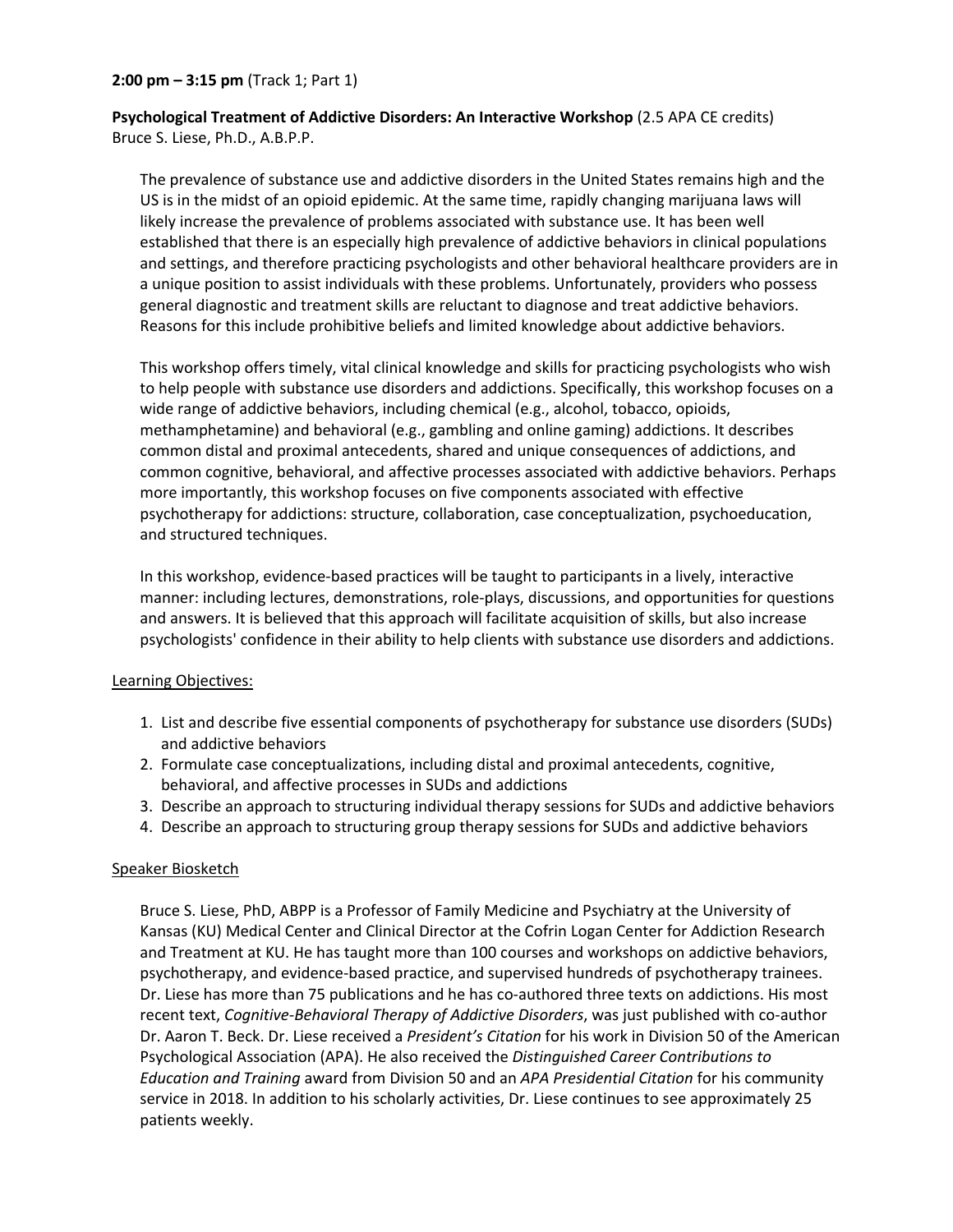Conflict of Interest Statement:

Dr. Liese has co-authored a text, *Cognitive-Behavioral Therapy of Addictive Disorders* with Dr. Aaron Beck (2022). He receives royalties for sale of this text.

#### **3:15 pm – 4:00 pm – Poster session** (Coffee, tea, soda, snacks)

Horvath, Tom (SMART Recovery) – *A summary of evidence supporting SMART Recovery as an effective mutual support pathway*

Kaufman, Benjamin (CSPP - California School of Professional Psychology, Alliant International University) – *Suicidality Among Native Americans*

Keskin, Yesim (University of LaVerne Psychology Department) – *Common factors informed treatment of co-occurring alcohol use disorder and developmental trauma* 

King, Anthony (University of Nevada) – *Adverse childhood experiences predict addictive behavioral patterns in US college students: Video game addiction is the exception*

Krayem, Farah (CSPP) – *Veterans Engage Recovery: Coping and Quality of Life in 12 Step Versus SMART Programs*

Monley, Corey (University at Albany) – *Veterans' Risky Drinking and PTSD Decrease Following Brief Multimodal Group Treatment*

Perone, Olivia (CSPP) & Monley, Corey – *History, Efficacy, and Ethics of Psychedelic Treatments for Addiction*

#### **4:00 pm – 5:15 pm** (Track 1)

**Everything you Need to Know about Cannabis** (1.25 APA CE credits)

Bradley T. Conner, Ph.D.

This training is designed to provide clinicians and trainees who do not currently work with cannabis misuse or who have limited experience in working with cannabis misuse and cannabis use disorder better understanding of the etiology of cannabis misuse, the consequences of cannabis misuse, which other mental health disorders commonly co-occur with both cannabis misuse and cannabis use disorder, and how to treat cannabis use disorder when it is both the primary diagnosis and a cooccurring diagnosis. Additionally, the course will provide information and training on differences between cannabis use, which may not be harmful, and cannabis misuse as well as differences between cannabis misuse and cannabis use disorder. Finally, the course will offer information on the impacts of cannabis use, misuse, and use disorder on treatment progress, the therapeutic relationship, and treatment outcomes. The training will be conducted using a combination of lecture, discussion, demonstration, and small group exercises including role plays. This course directly relates to psychologists practicing at the doctoral level as the legality of medicinal and recreational cannabis use continues to evolve across the country and, thus, cannabis is becoming more widely available and cannabis use is becoming more and more common among clients. Clients using cannabis for both recreational and medicinal reasons may need help from their clinicians in both talking about their cannabis use and understanding how it is impacting their mental health. This course is designed to provide the information that clinicians need to best help their clients who use cannabis.

#### Learning Objectives

1. Assess cannabis use in their clients using measures like the Cannabis Use Disorder Identification Test.